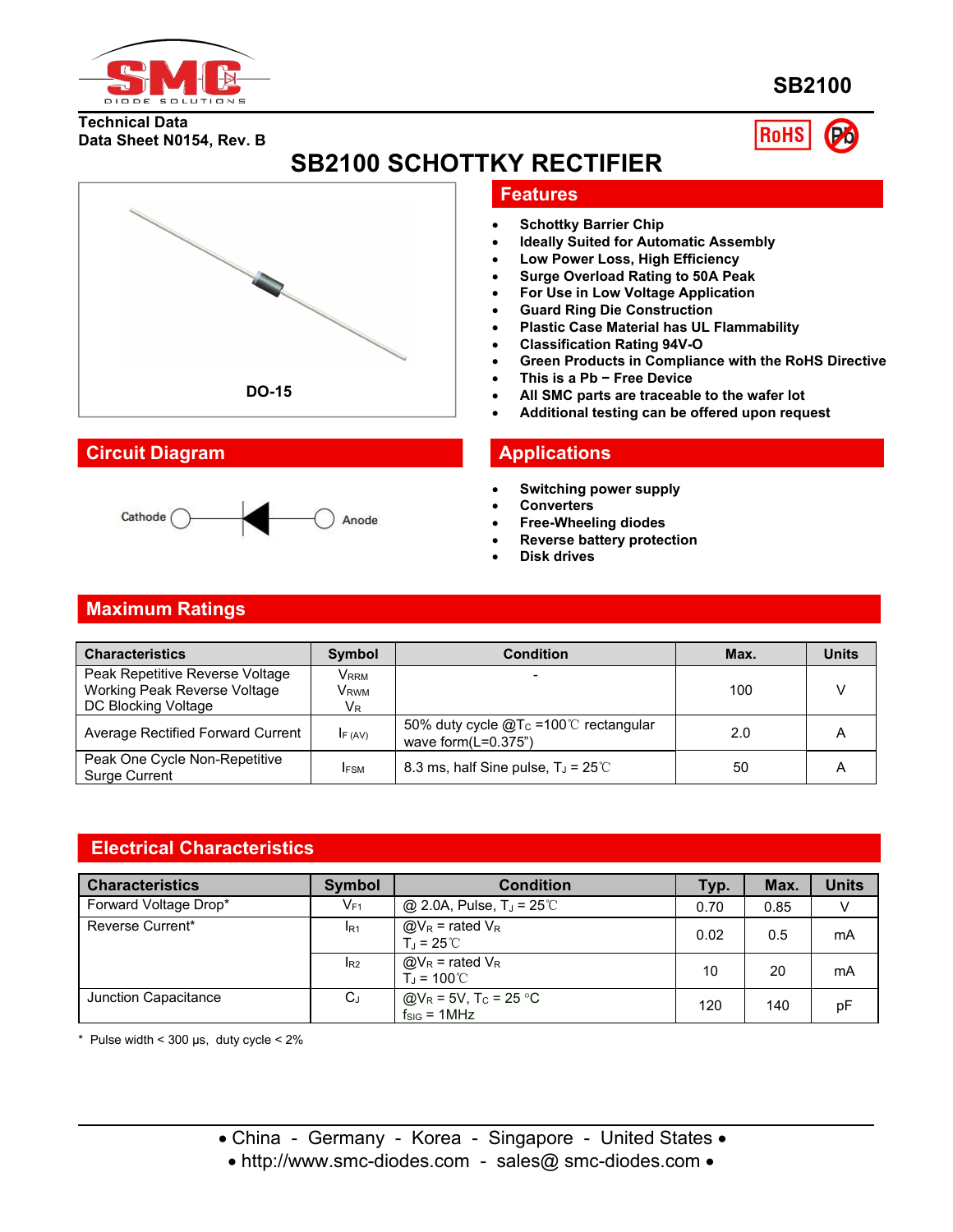

#### **Technical Data Data Sheet N0154, Rev. B**

# **SB2100**

**RoHS** 

# **Thermal-Mechanical Specifications**

| <b>Characteristics</b>                         | <b>Symbol</b>  | <b>Condition</b> | <b>Specification</b> | Units         |
|------------------------------------------------|----------------|------------------|----------------------|---------------|
| Junction Temperature                           |                |                  | $-55$ to $+150$      | $^{\circ}$ C  |
| Storage Temperature                            | l stq          |                  | $-55$ to $+150$      | $^{\circ}$ C  |
| Typical Thermal Resistance Junction to<br>Case | $R_{\theta$ JC | DC operation     |                      | $\degree$ C/W |
| Approximate Weight                             | wt             |                  | 0.093                |               |

## **Mechanical Dimensions DO-15**



| <b>SYMBOL</b> | <b>Millimeters</b> |                              | <b>Inches</b> |       |
|---------------|--------------------|------------------------------|---------------|-------|
|               | Min.               | Max.                         | Min.          | Max.  |
| A             | 25.4               | $\qquad \qquad \blacksquare$ | 1.000         |       |
| B             | 5.5                | 7.62                         | 0.217         | 0.300 |
| С             | 0.6                | 0.9                          | 0.023         | 0.034 |
| D             | 2.6                | 3.6                          | 0.104         | 0.140 |

# **Ordering Information Marking Diagram**

| <b>Shipping</b><br><b>Device</b><br>Package |
|---------------------------------------------|
| DO-15 (Pb-Free)<br>SB2100<br>3000pcs/tape   |

For information on tape and reel specifications, including part orientation and tape sizes, please refer to our tape and reel packaging specification.

# **Carrier Tape Specification DO-15**



| SB2100<br>SSG XXX: | SB<br>100 | = Device Type<br>= Forward Current (2A)<br>= Reverse Voltage (100V)<br>$SSG = SSG$ |
|--------------------|-----------|------------------------------------------------------------------------------------|
|                    | YY        | = Year                                                                             |
|                    | <b>WW</b> | $=$ Week                                                                           |
|                    |           | = Lot Number                                                                       |

Where XXXXX is YYWWL

| <b>SYMBOL</b> | <b>Millimeters</b> |      |  |  |
|---------------|--------------------|------|--|--|
|               | Min.               | Max. |  |  |
| Α             | 4.50               | 5.50 |  |  |
| B             | 50.9               | 53.9 |  |  |
| Z             |                    | 1.20 |  |  |
| т             | 5.60               | 6.40 |  |  |
| E             |                    | 0.80 |  |  |
| $IL1-L2I$     |                    | 1.0  |  |  |

China - Germany - Korea - Singapore - United States

http://www.smc-diodes.com - sales@ smc-diodes.com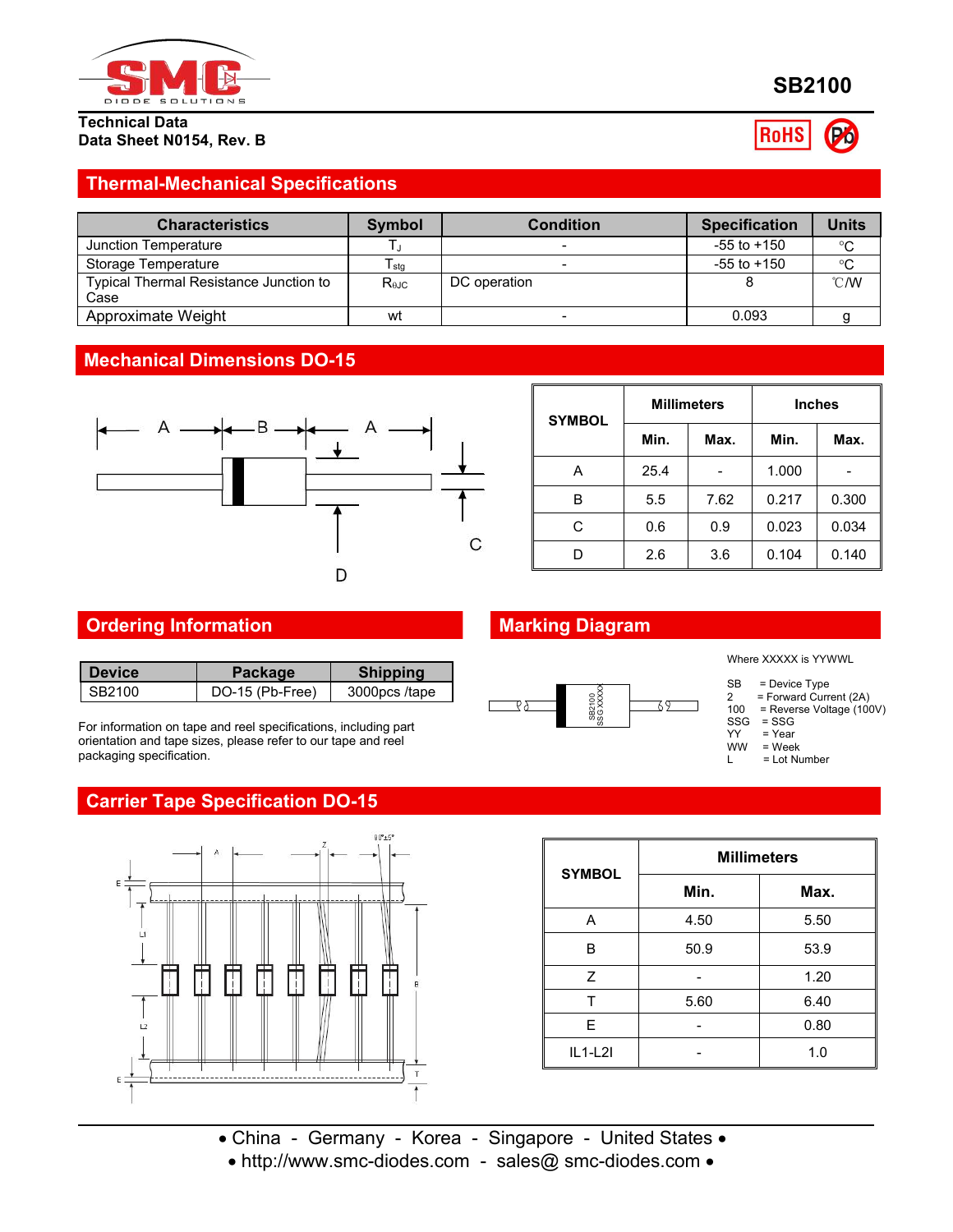

### **Technical Data Data Sheet N0154, Rev. B**

I<sub>(AV),</sub> AVERAGE FORWARD CURRENT (A)

 $2.0$ 

 $1.0$ 

 $\bf 0$ 

60

45

30

15

 $\mathbf{0}$ 

1

F<sub>SM</sub>, PEAK FORWARD SURGE CURRENT (A)

## **Ratings and Characteristics Curves**





- China Germany Korea Singapore United States
- http://www.smc-diodes.com sales@ smc-diodes.com